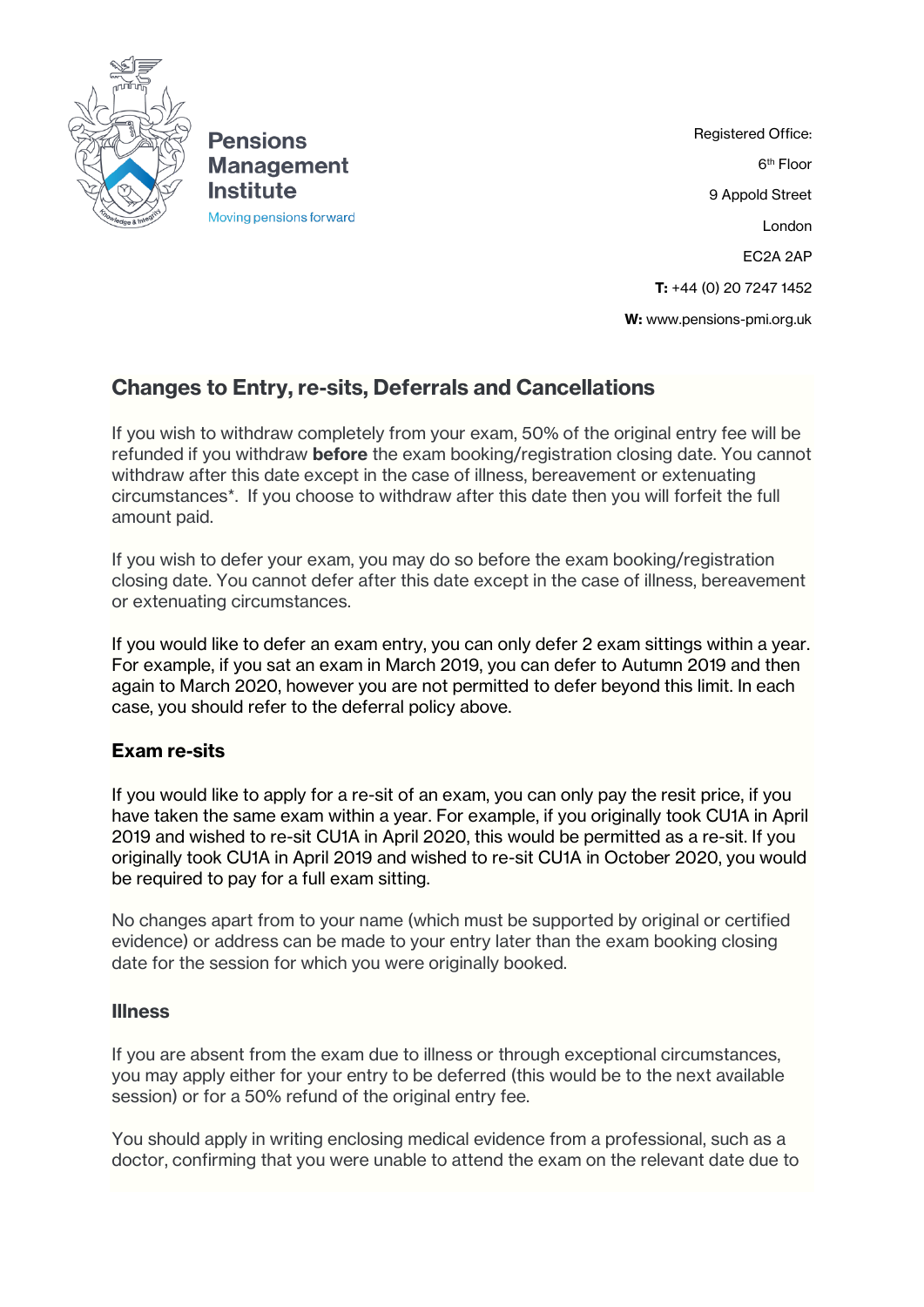

**Pensions Management Institute** 

Moving pensions forward

the illness/accident or incident. Applications without medical evidence will not be considered.

Your written application, supported by medical evidence (which must confirm that you were unable to attend the exam on the relevant date due to illness/accident) must be received by the Qualifications Team [\(PMIQualifications@pensions-pmi.org.uk\)](mailto:PMIQualifications@pensions-pmi.org.uk) **within two working days** of the exam from which you were absent. If you are unable to provide the medical letter to us within two working days, you should contact us stating when you will be able to provide this. In your application you must confirm which of the two options you wish to take and indicate when you would like to sit the exam again.

Applications will not be considered without medical evidence. Please note that selfcertification is not acceptable and the PMI will not reimburse any costs involved in obtaining medical evidence.

Exam fees will not be refunded or credited for any other reason other than illness or extenuating circumstances after the bookings have closed.

### **Definition:**

**\*Extenuating circumstances** are circumstances which are outside a learner's control, which may temporarily prevent a learner from undertaking an assessment or have a marked/ significant detrimental/adverse impact on their ability to undertake assessment to the standard normally expected.

This means that such circumstances **rarely occur**. They are outside your control as they are:

- **Unforeseeable** you would not have prior knowledge of the event (e.g. you cannot foresee that you will be involved in a car accident);
- **Unpreventable** you could not reasonably do anything in your power to prevent such an event (e.g. you cannot reasonably prevent a burst appendix.)

The circumstances would be expected to have had a serious impact on your performance in assessed work, e.g., may cause you to fail an exam which, based on other marks already obtained for the course unit and examinations in other course units, you would otherwise have been able to pass, or may prevent you from actually taking an examination or completing other assessment (e.g. group or oral presentation).